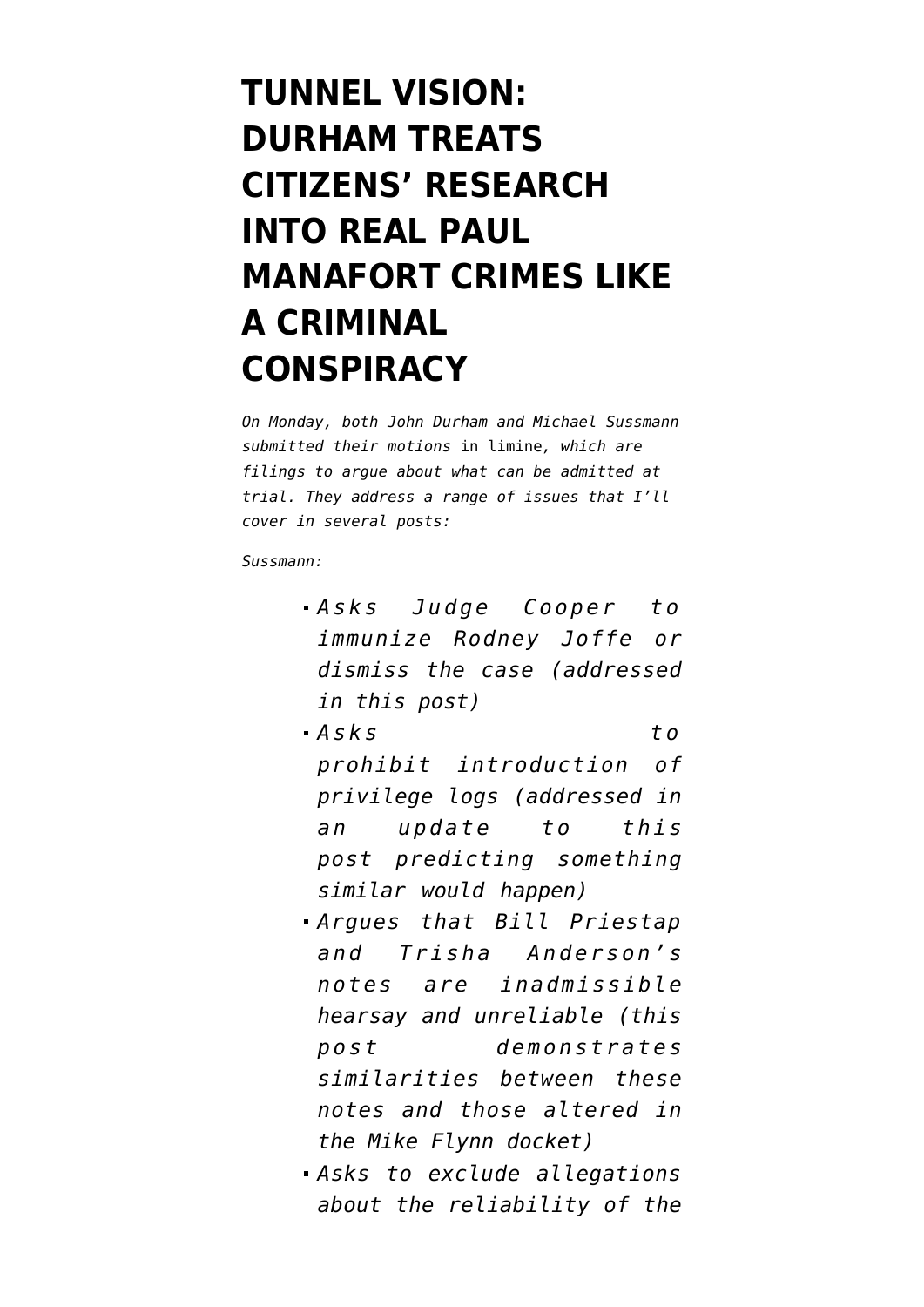*DNS data or claims about Christopher Steele (see [this](https://www.emptywheel.net/2022/04/06/tunnel-vision-durham-treats-citizens-research-into-real-paul-manafort-crimes-like-a-criminal-conspiracy/) [post](https://www.emptywheel.net/2022/04/06/tunnel-vision-durham-treats-citizens-research-into-real-paul-manafort-crimes-like-a-criminal-conspiracy/))*

*Durham [wants to:](https://storage.courtlistener.com/recap/gov.uscourts.dcd.235638/gov.uscourts.dcd.235638.61.0_1.pdf)*

- *Admit witnesses' contemporaneous notes of conversations with the FBI General Counsel*
- *Admit emails referenced in the Indictment and other, similar emails (see [this](https://www.emptywheel.net/2022/04/06/tunnel-vision-durham-treats-citizens-research-into-real-paul-manafort-crimes-like-a-criminal-conspiracy/) [post](https://www.emptywheel.net/2022/04/06/tunnel-vision-durham-treats-citizens-research-into-real-paul-manafort-crimes-like-a-criminal-conspiracy/))*
- *Admit certain acts and statements (including the defendant's February 2017 meeting with a government agency, his December 2017 Congressional testimony, and his former employer's October 2018 statements to the media) as direct evidence or, alternatively, pursuant to Federal Rule of Evidence 404(b)*
- *Exclude evidence and preclude argument concerning allegations of political bias on the part of the Special Counsel ([addressed](https://www.emptywheel.net/2022/04/05/the-guy-investigating-the-hiring-of-a-special-counsel-insists-that-the-hiring-of-a-special-counsel-cannot-be-political/) [in this post](https://www.emptywheel.net/2022/04/05/the-guy-investigating-the-hiring-of-a-special-counsel-insists-that-the-hiring-of-a-special-counsel-cannot-be-political/))*
- *Admit an October 31, 2016 tweet by the Clinton Campaign*

*I will link my discussions in serial fashion.*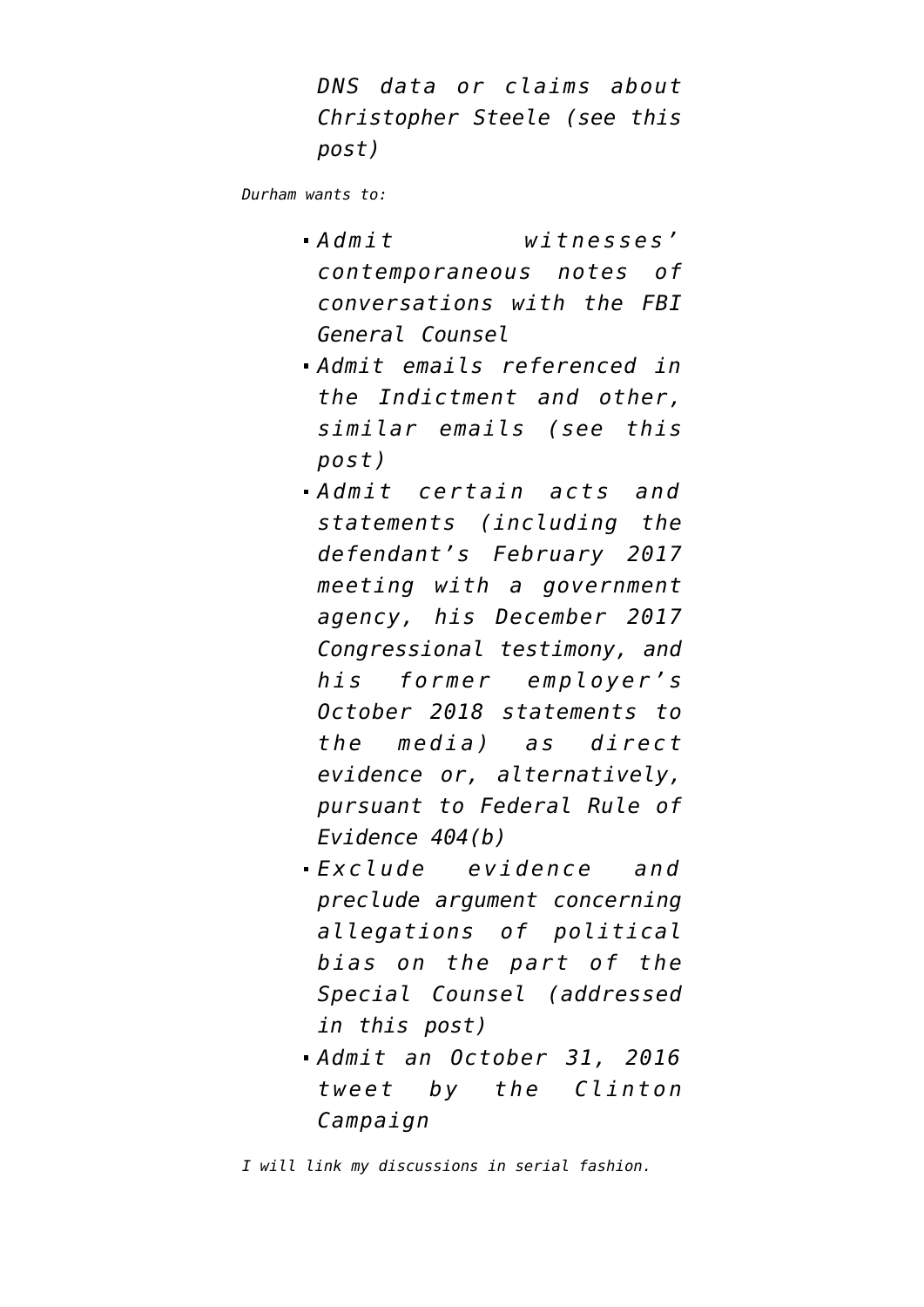It's a testament to how deep John Durham is in his conspiracy-driven rabbit hole that he [assumes](https://www.documentcloud.org/documents/21080001-210916-sussmann-indictment) a 24-minute meeting between Marc Elias and Michael Sussmann on July 31, 2016 to discuss the "server issue" pertained to the Alfa Bank allegations. Just days earlier, after all, Donald Trump had asked Russia to hack Hillary Clinton, and within hours, Russian hackers [obliged by targeting](https://www.documentcloud.org/documents/6002293-190322-Redacted-Mueller-Report#document/p57/a2094314), for the first time, Hillary's home office. Someone who worked in security for Hillary's campaign told me that from his perspective, the Russian attacks on Hillary seemed like a series of increasing waves of attacks, and the response to Trump's comments was one of those waves (this former staffer documented such waves of attack in real time). The Hillary campaign didn't need Robert Mueller to tell them that Russia seemed to respond to Trump's request by ratcheting up their attacks, and Russia's response to Trump would have been an urgent issue for the lawyer in charge of their cybersecurity response.

It's certainly possible this reference to the "server" issue pertained to the Alfa Bank allegations. But Durham probably doesn't know; nor do I. None of the other billing references Durham suggests pertain to the Alfa Bank issue reference a server.

The possibility that Durham is seeing a conspiracy to attack Donald Trump in evidence that could, instead, be evidence of Hillary's campaign response to an unprecedented nationstate attack, is a worthwhile demonstration of the way the two sides in this case have two entirely different theories of the conspiracy that occurred during that election. That's particularly apparent given the competing motions *in limine* seeking both to prohibit and to include a bunch of communications from that period. These motions are not symmetrical. Sussmann [moved](https://storage.courtlistener.com/recap/gov.uscourts.dcd.235638/gov.uscourts.dcd.235638.60.0_1.pdf) to,

> preclude three categories of evidence and/or arguments that the Special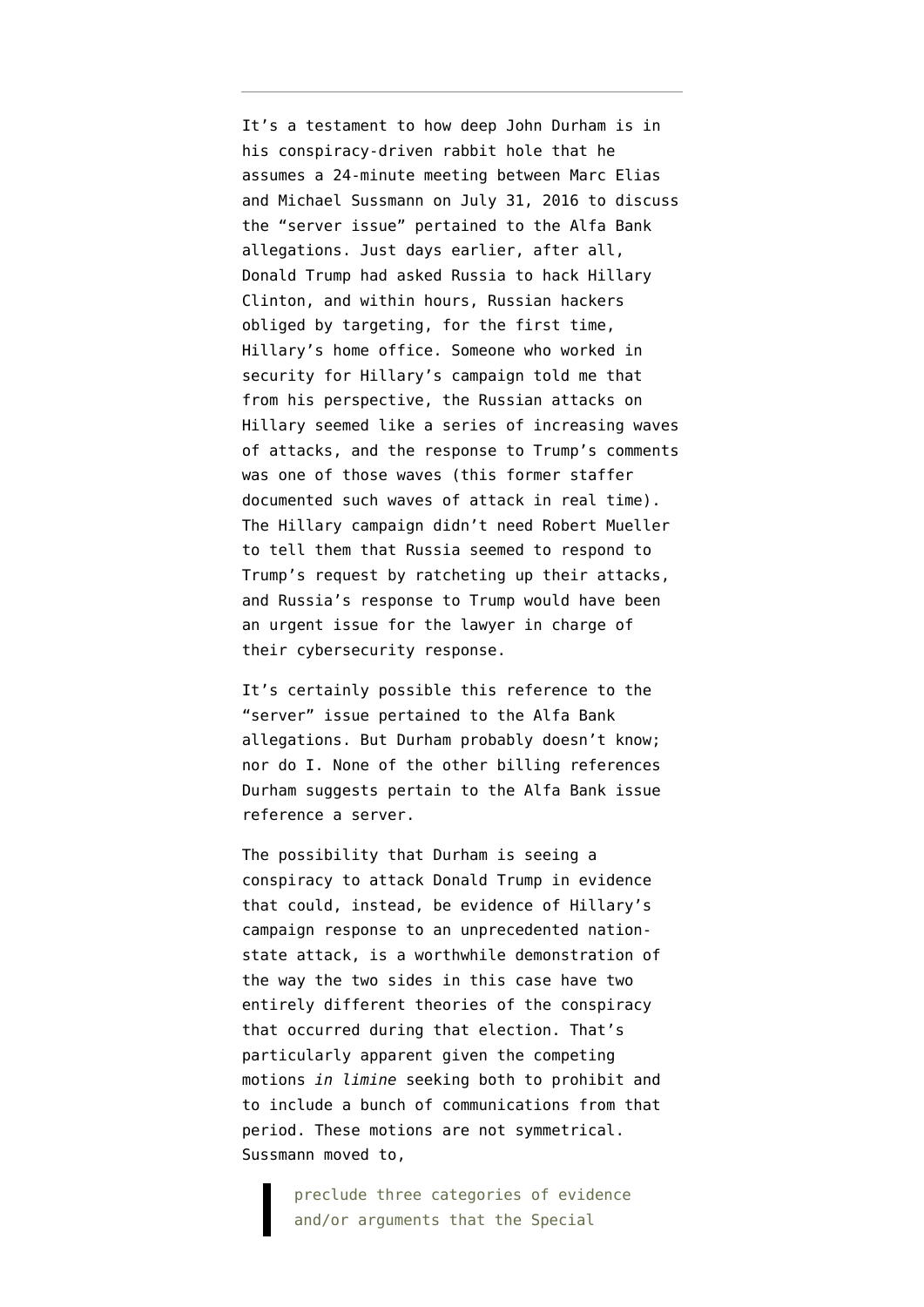Counsel has suggested it might offer, namely, evidence and arguments concerning: (1) the gathering of DNS data by Mr. Sussmann's former client Rodney Joffe, and/or other data scientists, and fellow business personnel of Mr. Joffe (collectively "Mr. Joffe and Others"); (2) the accuracy of this data and the accuracy of the conclusions and analysis based on this data; and (3) Christopher Steele and information he separately provided to the Federal Bureau of Investigation ("FBI") (including the so-called "Steele Dossier") (all three, collectively, the "Joffe and Steele Conduct").

Sussmann is *not* moving to exclude mention his contact with Fusion GPS or reporters (though he is fighting to keep Christopher Steele out of his trial).

Whereas Durham is [seeking](https://storage.courtlistener.com/recap/gov.uscourts.dcd.235638/gov.uscourts.dcd.235638.61.0_1.pdf) to,

(ii) admit emails referenced in the Indictment and other, similar emails, (iii) admit certain acts and statements (including the defendant's February 2017 meeting with a government agency, his December 2017 Congressional testimony, and his former employer's October 2018 statements to the media) as direct evidence or, alternatively, pursuant to Federal Rule of Evidence 404(b),

[snip]

(v) admit an October 31, 2016 tweet by the Clinton Campaign.

Ultimately this is a fight about whether Sussmann's alleged lie amounted to reporting a tip about a real cybersecurity anomaly, as Sussmann maintains, or, as Durham argues, seeding dirt as part of a dirty tricks campaign against Trump.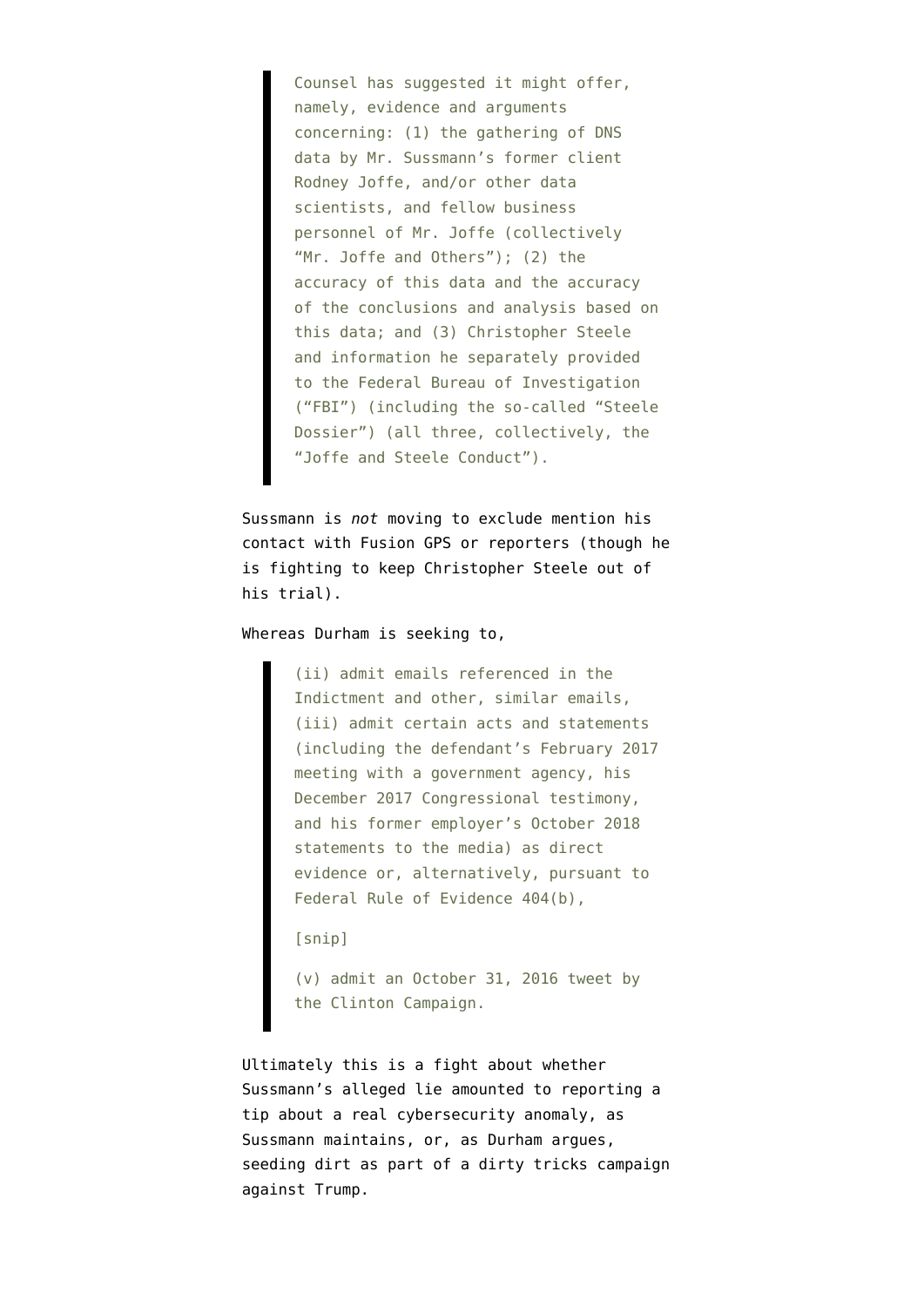Predictably, in addition to emails involving Fusion GPS, Durham wants to introduce the emails between Rodney Joffe and researchers — emails to which Sussmann was not privy — as statements of co-conspirators.

> In addition, Rule  $801(d)(2)(E)$ authorizes the admission of an outofcourt statement "by a co-conspirator of a party during the course and in furtherance of the conspiracy." Where a defendant objects to such an admission, however, the district court must find by a preponderance of the evidence that a conspiracy existed and that the defendant and declarant were members of that conspiracy. Bourjaily v. United States, 483 U.S. 171, 175-76 (1987). A court can preliminarily admit hearsay statements of co-conspirators, subject to connection through proof of conspiracy. See United States v. Jackson, 627 F. 2d 1198, 1218 (D.C. Cir. 1980) (approving procedure). To admit a statement under Rule 801(d)(2)(E), the court must find (i) that there was a conspiracy; (ii) that its members included the declarant and the party against whom the statement is offered; and (iii) that the statement was made during the course of and in furtherance of the conspiracy. Bourjaily 483 U.S. at 175.

> Importantly, although Rule 801(d)(2)(E) refers to "conspiracy" and "coconspirators," the D.C. Circuit has expressly held that "the doctrine is not limited to unlawful combinations." United States v. Weisz, 718 F. 2d 413, 433 (D.C. Cir. 1983). "Rather, the rule, based on concepts of agency and partnership law and applicable in both civil and criminal trials, 'embodies the long-standing doctrine that when two or more individuals are acting in concert toward a common goal, the outof-court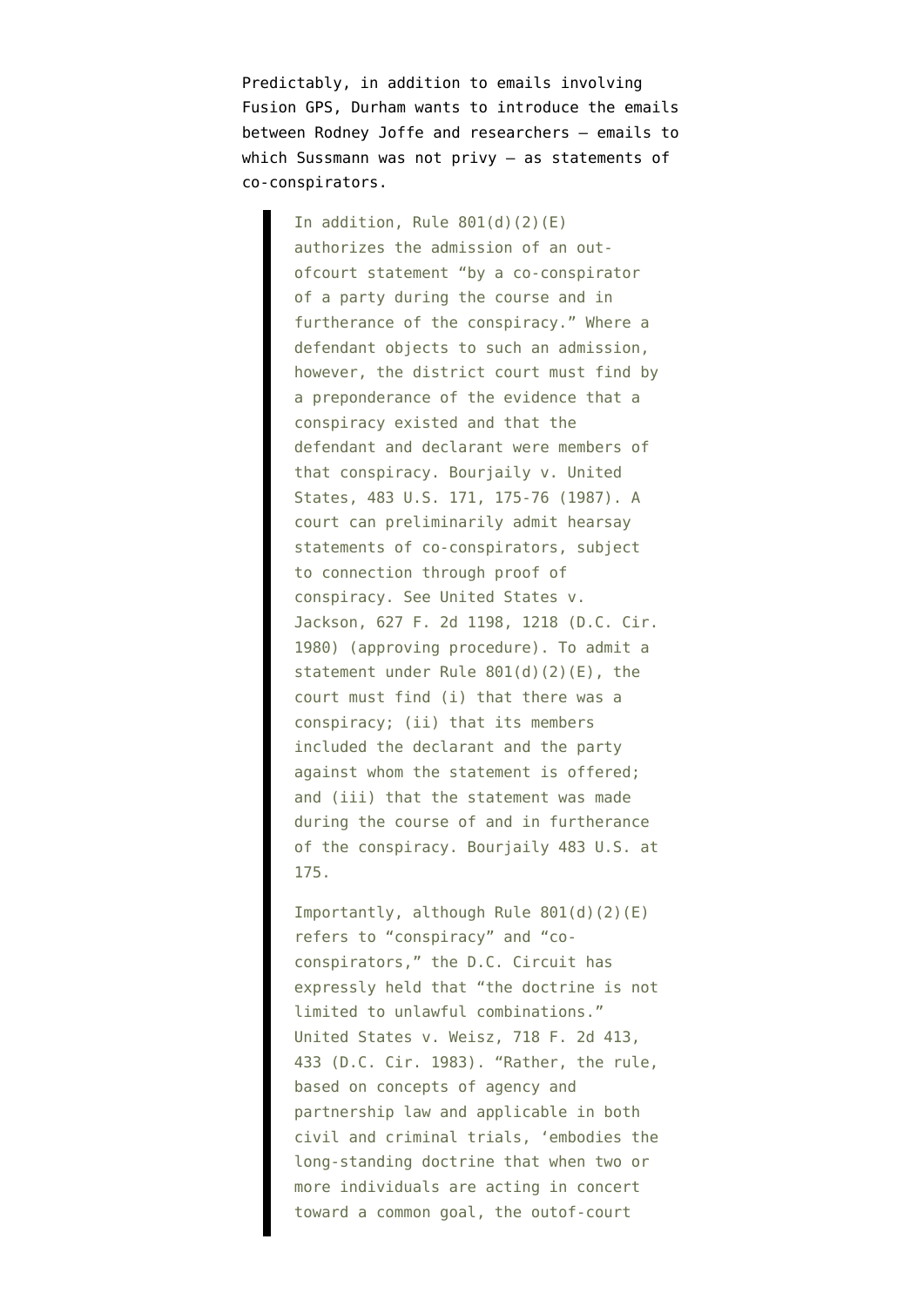statements of one are . . . admissible against the others, if made in furtherance of the common goal.'" United States v. Gewin, 471 F. 3d 197, 201–02 (D.C. Cir. 2006) (citing Weisz, 718 F. 2d at 433)). In quoting and citing the 1974 Senate Advisory Committee note to Rule  $801(d)(2)(E)$ , the D.C. Circuit has also explained that "[Rule 801(d)(2)(E)] was meant to carry forward the universally accepted doctrine that a joint venturer is considered as a coconspirator for the purpose of this [R]ule even though no conspiracy has been charged." Weisz, 718 F. 2d at 433 (citations and quotation marks omitted); United States v. Owens, 484 U.S. 554, 562 (1988) (invoking Advisory Committee note in interpreting Federal Rules of Evidence).

# Durham describes that the object of that conspiracy was to deal dirt on Donald Trump to the US government and the media.

As an initial matter, the Government expects that the evidence at trial will show that beginning in late July/early August 2016, the defendant, Tech Executive-1, and agents of the Clinton Campaign were "acting in concert toward a common goal," Gewin, 471 F. 3d at 201–02, namely, the goal of assembling and disseminating the Russian Bank-1 allegations and other derogatory information about Trump and his associates to the media and the U.S. government.

## [snip]

More specifically, these emails show that the researchers and Tech Executive-1 were acting in concert with the defendant and others to gather and spread damaging information about a Presidential candidate shortly before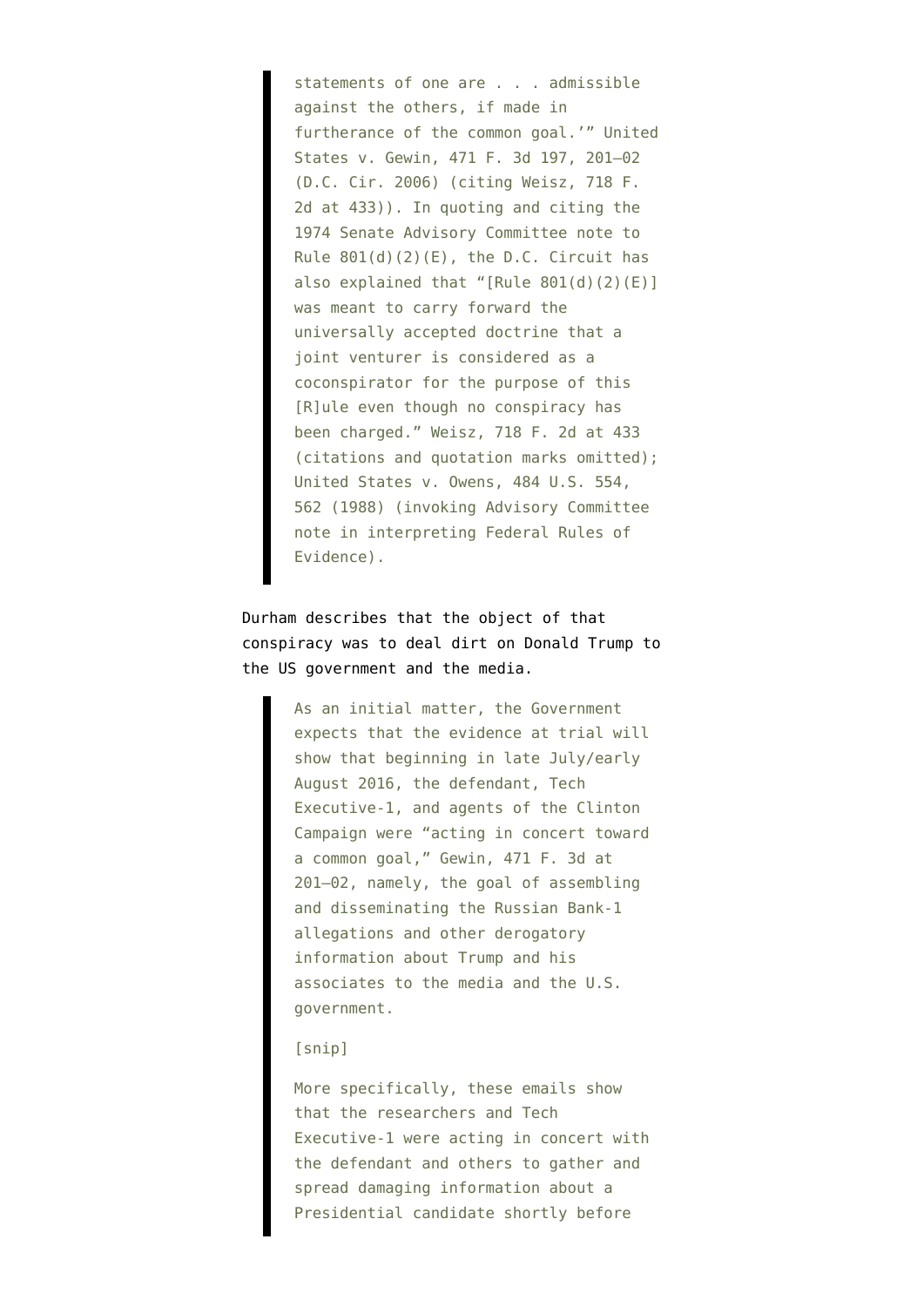### the scheduled election.

And that, Durham claims, makes an attempt to understand a cybersecurity anomaly a political act.

> In addition, the aforementioned communications demonstrate the materiality of the defendant's lie insofar as they reveal the political origins and purposes for this work. And those political origins are especially probative here because they provided a motive for the defendant to conceal his clients' involvement in these matters.

There is *a great deal* that is alarming and problematic with this schema. For starters, it suggests Sussmann's response to Eric Lichtblau's question asking, "I see Russians are hacking away. any big news?" (in what is clearly a follow-up of earlier conversations about the very real attack on Hillary by Russia) was part of a conspiracy and not a legitimate response to an obvious good faith and important question from a journalist.

> Emails, billing records, and testimonial evidence to be offered at trial reflect that during approximately the same time period – and before approaching the FBI about these matters – the defendant provided the Russian Bank-1 allegations to a reporter from a major U.S. newspaper.

Many of the problems in Durham's argument pertain to April Lorenzen, who started looking into this anomaly in June. But Durham — who also wants to make the source of these anomalies an issue at trial — seems to suggest this conspiracy started on some calls and one meeting between Marc Elias, Joffe, and Sussmann that started on August 12.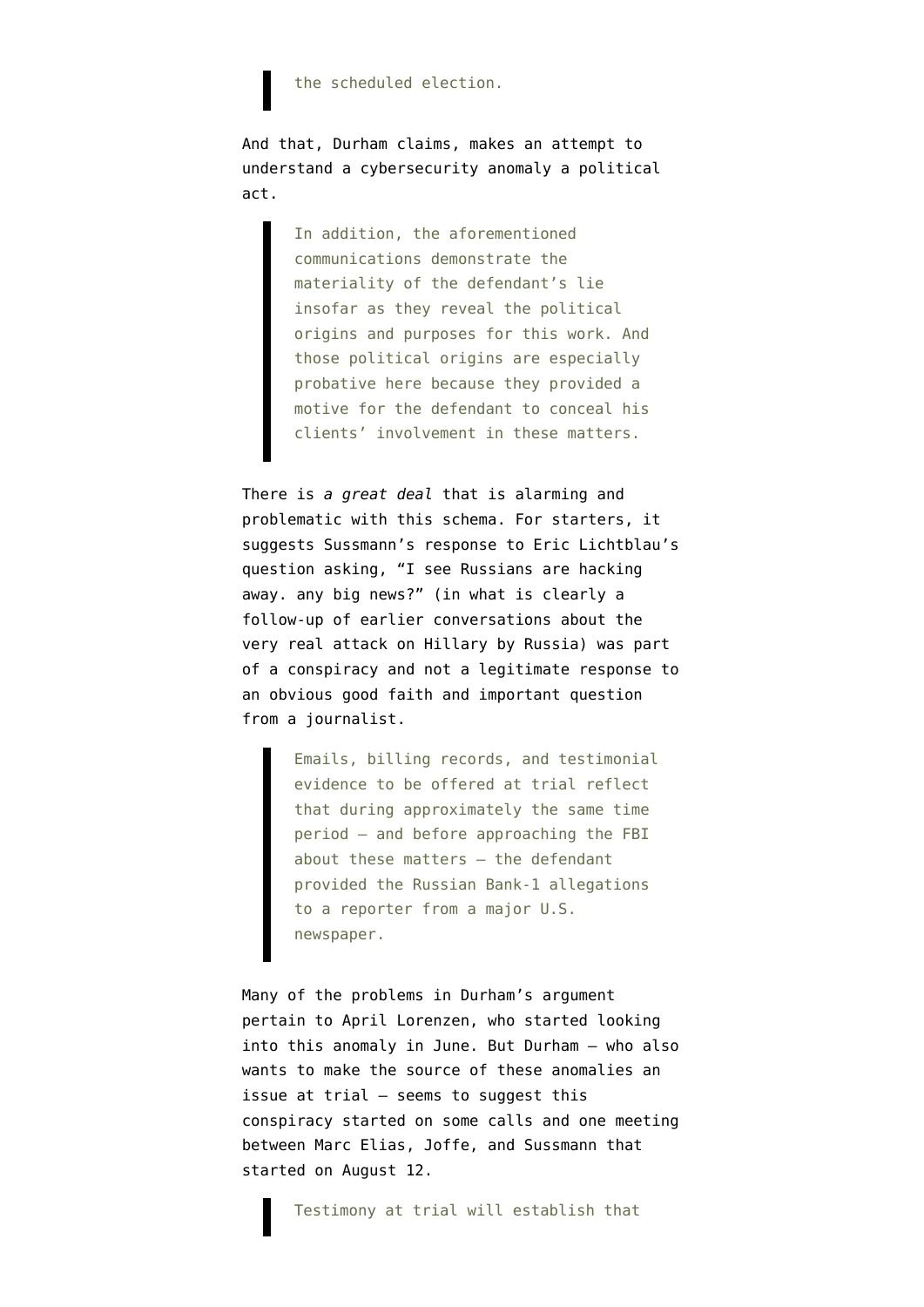among the individuals whom Tech Executive1 and Originator-1 enlisted in this project were researchers at University-1 who were assigned to a then-pending federal cybersecurity contract with a U.S. government agency ("Agency-1"). At the time, Tech Executive-1 was negotiating an agreement between his then-employer ("Internet Company-1") and University-1 to sell large amounts of internet data to the university for use under the Agency-1 contract. The intended purpose of this agreement and University-1's sensitive work with Agency-1 was to gather and analyze internet metadata in order to detect malicious cyberattacks. As set forth in the Indictment, however, Tech Executive-1 and Originator-1 worked with two of these University-1 researchers ("Researcher-1" and "Researcher-2") to mine internet data for the purpose of assisting the aforementioned opposition research.

That is, Durham both includes Lorenzen's earlier actions in his scope, but imagines that the conspiracy in question didn't form until long after she identified the anomaly.

Similarly, Durham holds Sussmann accountable for the eventual articles written by Lichtblau and Franklin Foer, even though Lorenzen was far more involved in that process (and random people like "Phil" who were signing comments Guccifer 2.0 [were also pushing the NYT to write a story](https://www.emptywheel.net/2022/03/28/the-alfa-bank-dark-net-at-noon/)). After the FBI killed the initial story, Durham has not shown any evidence that Sussmann was pushing the actual Alfa Bank story until after the Lichtblau and Foer stories were published.

Meanwhile, Durham's interpretation of this Lorenzen email — written in the wake of Paul Manafort's firing because his secret influencepeddling for Russian backed Ukrainian Oligarchs had become a campaign liability — is fairly shocking.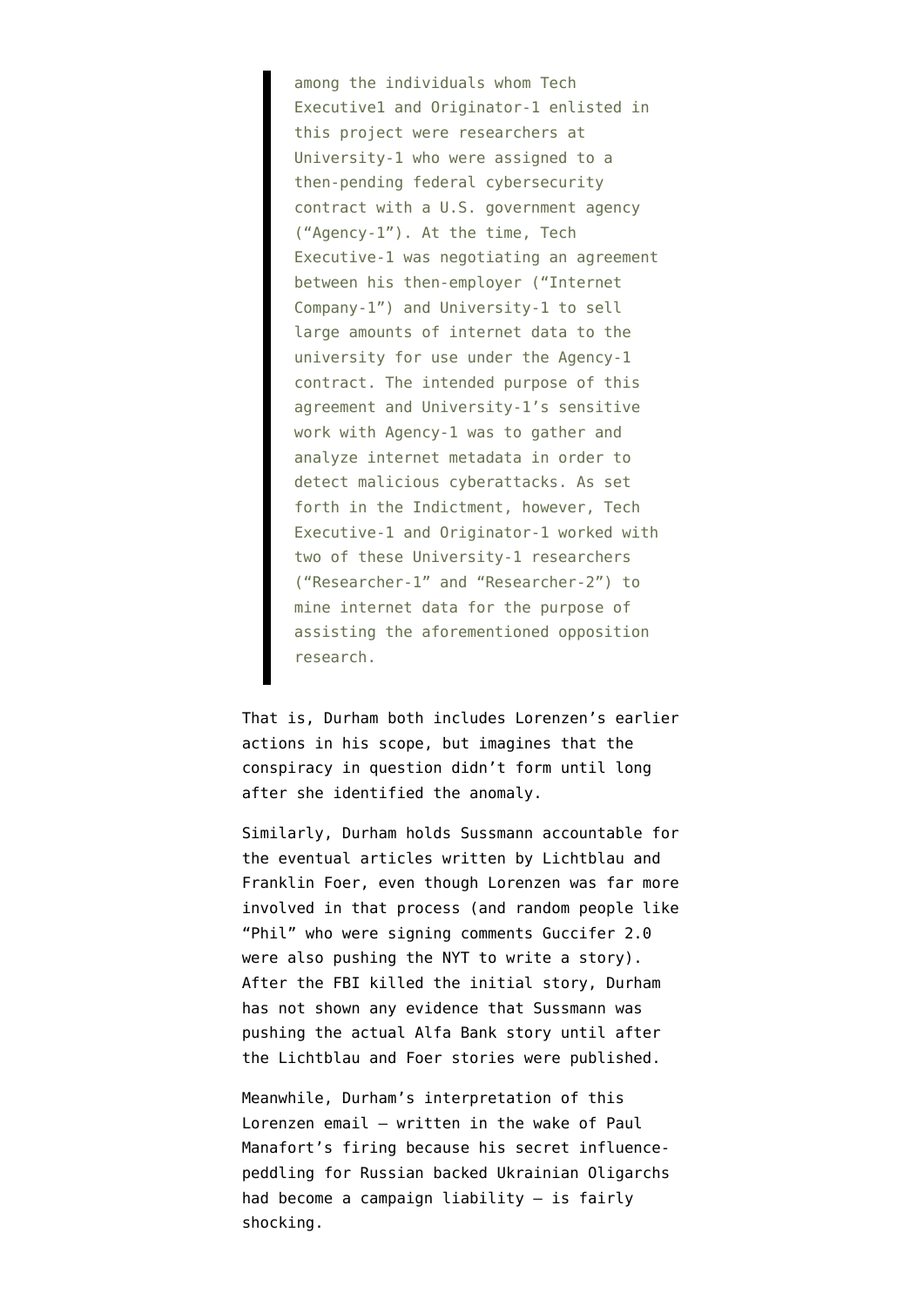NOTE: The Russian money launderers, sometimes assisted by Americans like those you see listed in the PDF [Tech Executive-1] just shared [the Trump Associates List], and *others you'll see in [name redacted]'s next document …. Cyprus is one of the places they like*. That's where [Russian Bank-1]-Forex is organized. Choose .com or .ru when studying their domains … and remember we don't need a russian IP, domain or company for money to flow from Russians to Trump.

[Russian Bank-1]-\* has massive tentacles in so many countries including the USA. Regarding this whole project, my opinion is that from DNS all we could gain even in the best case is an \*inference\*.

I have not the slightest doubt that *illegal money and relationships exist between pro-Russian and pro-Trump, meaning actual people very close to Trump if not himself. And by Putin's traditional style, people Putin controls, but not himself. He controls the oligarchs and they control massive fortunes and cross nearly all major industries in a vast number of countries.*

But even if we found what [Tech Executive-1] asks us to find in DNS we don't see the money flow, and we don't see the content of some message saying "send me the money here" etc.

I could fill out a sales form on two websites, faking the other company's email address in each form, and cause them to appear to communicate with each other in DNS. (And other ways I can think of and I feel sure [Researcher-2] can think of.)

IF [Tech Executive-1] can take the \*inference\* we gain through this team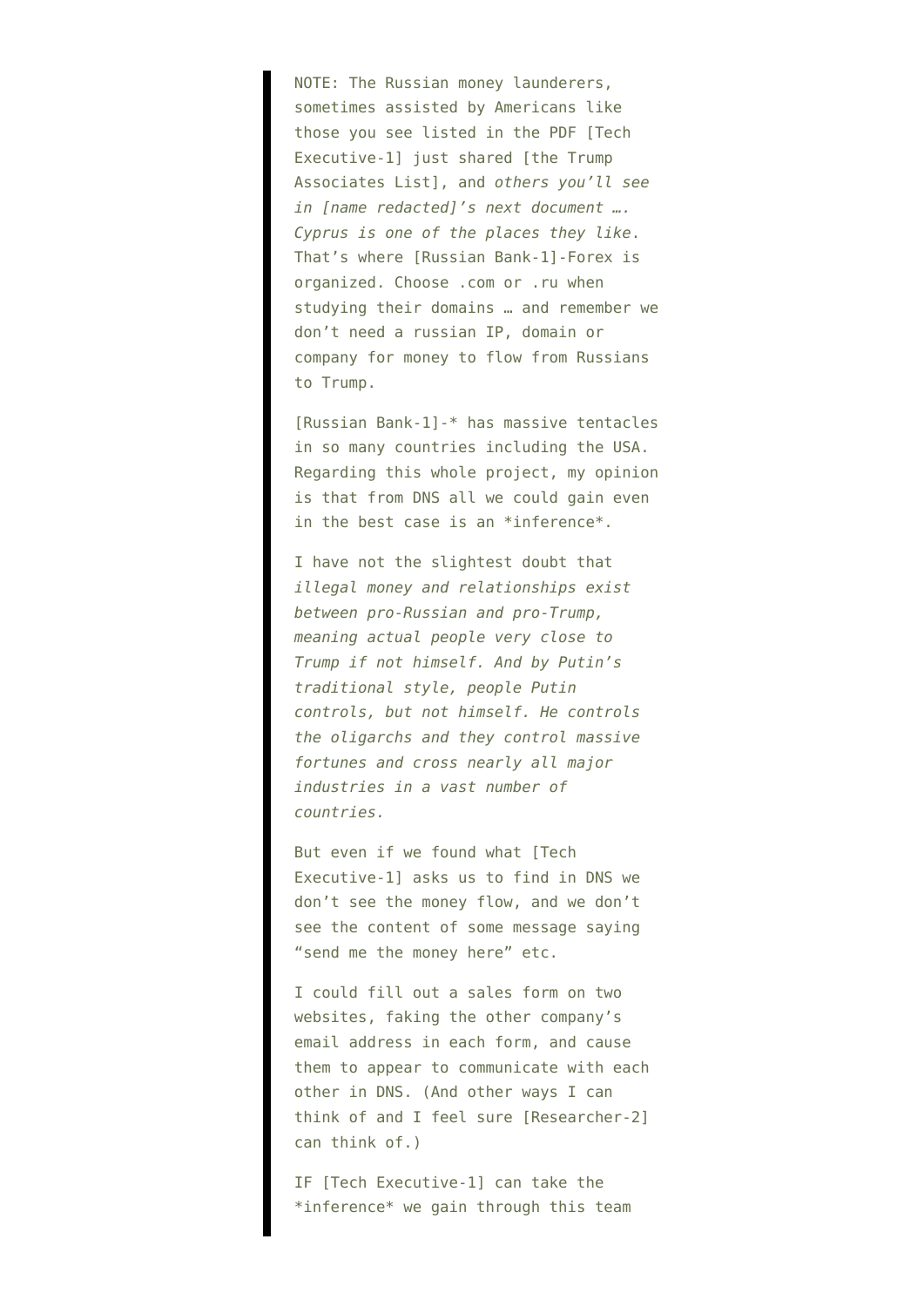exercise … and cause someone to apply more useful tools of more useful observation or study or questioning … then work to develop even an inference may be worthwhile.

That is how I understood the task. Because [Tech Executive-1] didn't tell me more context or specific things. What [name redacted] has been digging up is going to wind up being significant. It's just not the case that you can rest assured that Hil[l]ary's opposition research and whatever professional govts and investigative journalists are also digging … they just don't all come up with the same things or interpret them the same way. But if you find any benefit in what she has done or is doing, you need to say so, to encourage her. Because we are both killing ourselves here, every day for weeks.

I'm on the verge of something interesting with hosts that talk to the list of Trump dirty advisor domain resources, and hosts that talk to [Russian Bank1]-\* domains. Take even my start on this and you have Tehran and a set of Russian banks they talk to. I absolutely do not assume that money is passing thru Tehran to Trump. It's just one of many \*inferences\* I'm looking at.

SAME IRANIAN IP THAT TALKS TO SOME TRUMP ADVISORS, also talks to:

[list of domains redacted]

(Capitals don't mean SUPER SIGNIFICANT it was just a heading.)

Many of the IPs we have to work with are quite MIXED in purpose, meaning that a lot of work is needed to WINNOW down and then you will still only be left in most cases with an \*inference\* not a certainty. Trump/ advisor domains I've been using. These include ALL from [Tech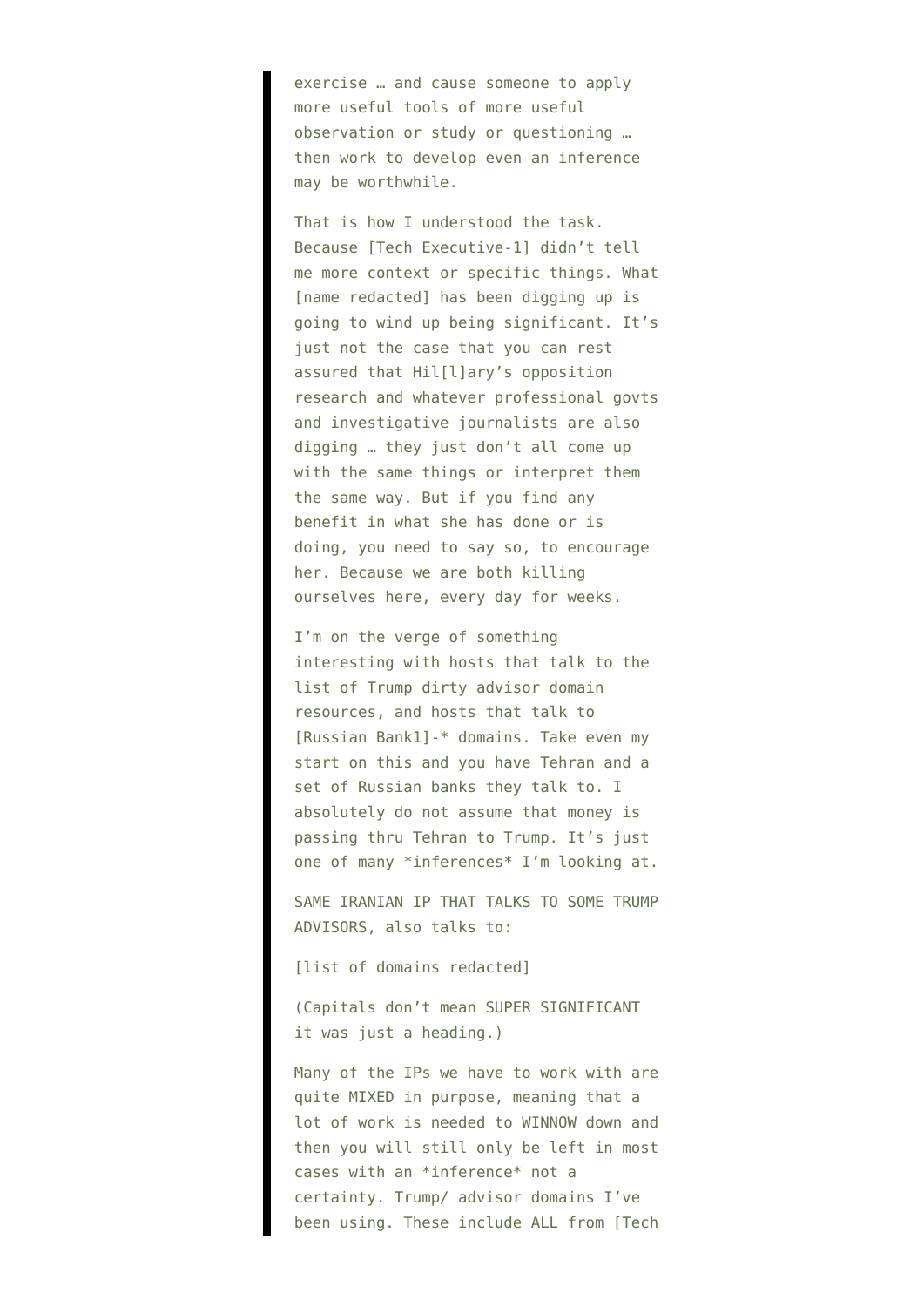Executive-1's] PDF [the Trump Associate's List] *plus more from [name redacted]'s work*: [list of domains redacted] [RUSSIAN BANK-1] DOMAINS [list of domains redacted] More needs to be added to both lists. [Durham's bold, my italics]

That's true in part, because Durham suggests the entirety of this email is part of the conspiracy, but it's clear that Lorenzen was working with another person, whose name Durham redacts, who seems arbitrarily excluded from it.

But it's also true because Lorenzen sent it in the wake of Trump's false claim — made in the same appearance where he asked Russia to hack Hillary some more — that he had no business ties to Russia, when in fact he continued to pursue a Trump Tower deal that would have relied on funding from one of two sanctioned banks. She sent it in the wake of Manafort's false claims (and Rick Gates' lies to the press) that served to hide his real ties to Russian-backed oligarchs, including one centrally involved in the Russian effort to tamper in the election, Oleg Deripaska, and his money laundering through Cyprus of payments from those Oligarchs. Manafort was helped in those lies — in the same weeks as Sussmann met with James Baker!!!! — by the son-in-law of Alfa Bank's co-founder German Khan, Alex Van der Zwaan, [who went on to lie](https://www.justice.gov/archives/sco/file/1036406/download) about his actions to Mueller. In the same month Sussmann met with Baker, Mueller found probable cause to investigate, Trump got a \$10 million infusion from an Egyptian state-owned bank. Lorenzen's suspicions were not only realistic, but some turned out to be absolutely true.

Similarly, Durham makes much of this email from Lorenzen:

> [Tech Executive-1's] carefully designed actions provide the possibility of: 1.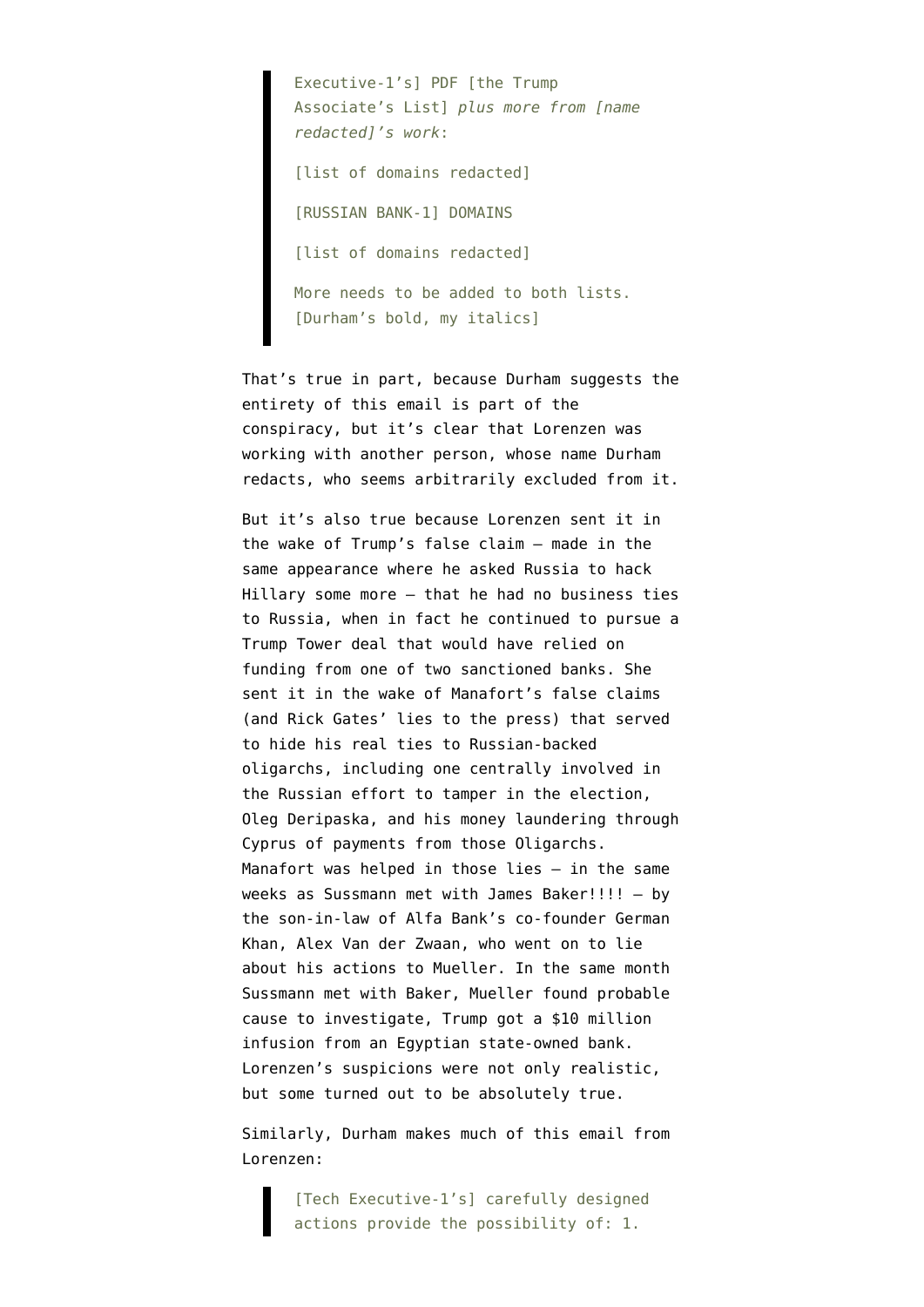causing the adversaries to react. Stop using? Explain? 2. Getting more people with more resources to find out the things that are unknown, whether those be NON-internet channels of connection between Trump, [Healthcare Company1][owners of Healthcare Company-1], [Russian Bank-1] … money flows, deals, God knows *it could be [owners of Healthcare Company-1's] children married to Russians who run [Russian Bank1]*. Or like Researcher-2 shared, someone's wife vacationing with someone else's wife.

I have no clue. These are things other people may look into, if they know a direction of interest to look. 3. Legal action to protect our country from people who act against our national interests. I don't care in the least whether I'm right or wrong about VPN from [Russian Bank-1], [TOR] from Russian Bank-1, or just SMTP artifact pointing to a 3-way connection. [Tech Executive1] has carefully crafted a message that could work to accomplish the goals. Weakening that message in any way would in my opinion be a mistake. [Durham's bold, my italics]

Here, again, Lorenzen wonders about suspect ties of those married to the children of Alfa Bank's founders within days of Van der Zwaan taking actions to hide Manafort's ties to Russianbacked oligarchs.

In other words, Durham treats Lorenzen's inferences, some of which turned out not just to be right, but to be *centrally important* to the ongoing Russian attack on the US, as improper dirt on a presidential candidate and not stuff that every citizen of the United States would want to know. Durham is criminalizing a private citizen's effort (one for which he shows no direct tie to the Clinton campaign) to understand real corruption of Trump and his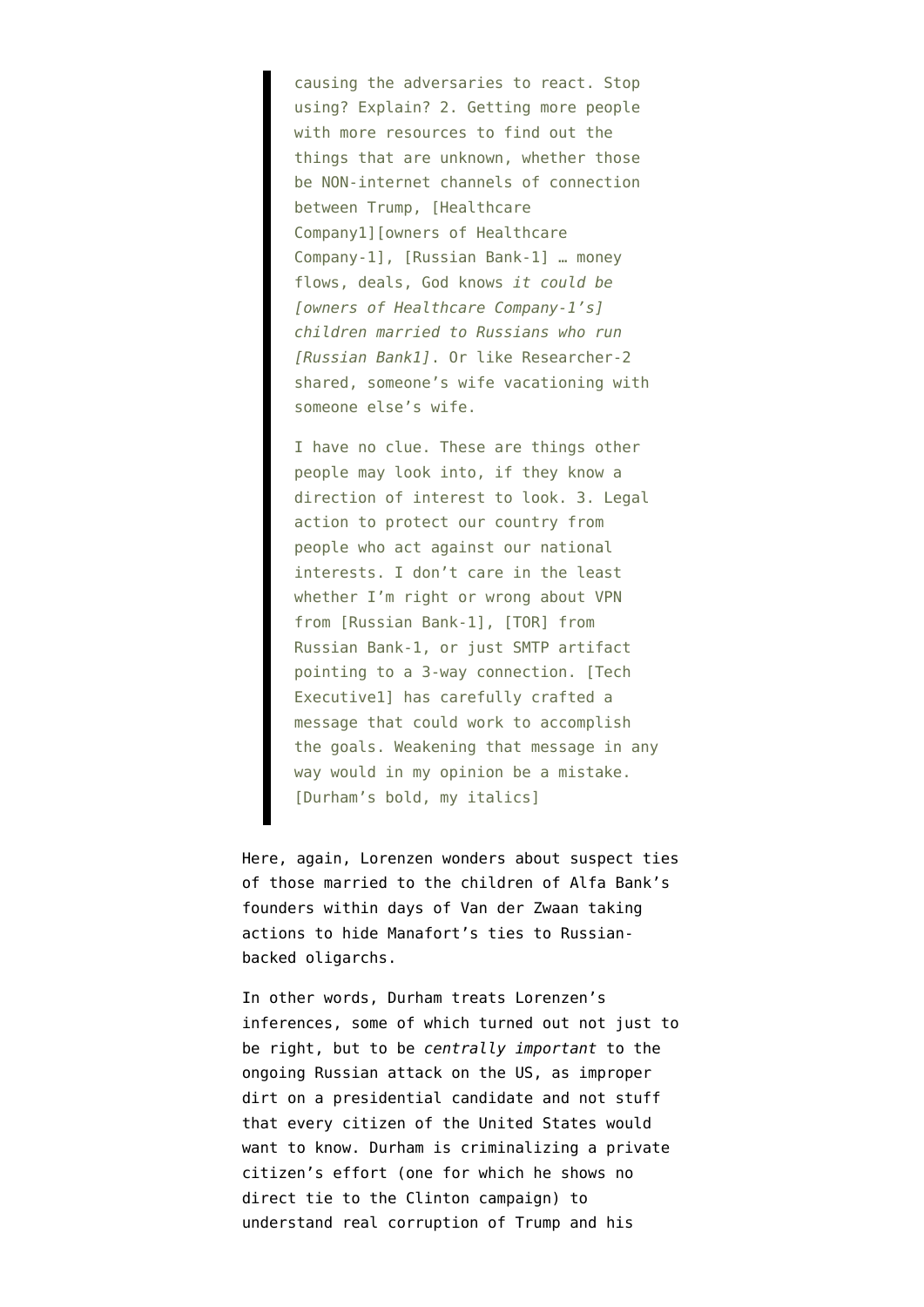campaign manager. Durham literally calls this effort to research a political candidate — a core responsibility in a democracy  $-$  a "venture to gather and disseminate purportedly derogatory internet data regarding a Presidential candidate."

This is not the only email that pointed to real criminal evidence pertaining to Russia's attack in 2016. He cites David Dagon justifying using this data by pointing to the FBI's investigation into Fancy Bear — the hackers who were *in that same month* still hacking Hillary and trying to hack election infrastructure.

> I believe this is at a threshold of probable cause for violation of Commerce Dept sanctions, FEC elections rules, and has releva[n]cy for the Bureau's Fancy Bear inquiry, etc. I also have some graphs/animations of the Trump [] router, which I can clean up and contribute. (They merely give a glimpse of aggregate volume, since we lack actual flows.) I'd need until the weekend."

Again, Paul Manafort did turn out to have real ties to the APT 28 operation, Roger Stone appears to have been in direct contact with the GRU-backed persona since before it went public, and Mueller did charge an Oligarch with close ties to Putin, Yevgeniy Prigozhin, with violating FEC election rules. To suggest that it was improper to try to investigate these ongoing crimes in real time — to suggest the investigation is itself a conspiracy undermines any possibility for a vibrant democracy.

And Durham decided belatedly (Sussmann's filing makes it clear Durham laid all this out in a March 23 404(b) notice, 5 days past his due date) to argue that all these emails are admissible so he can argue that Joffe asked Sussmann to hide his role in all this so he could hide the emails that show real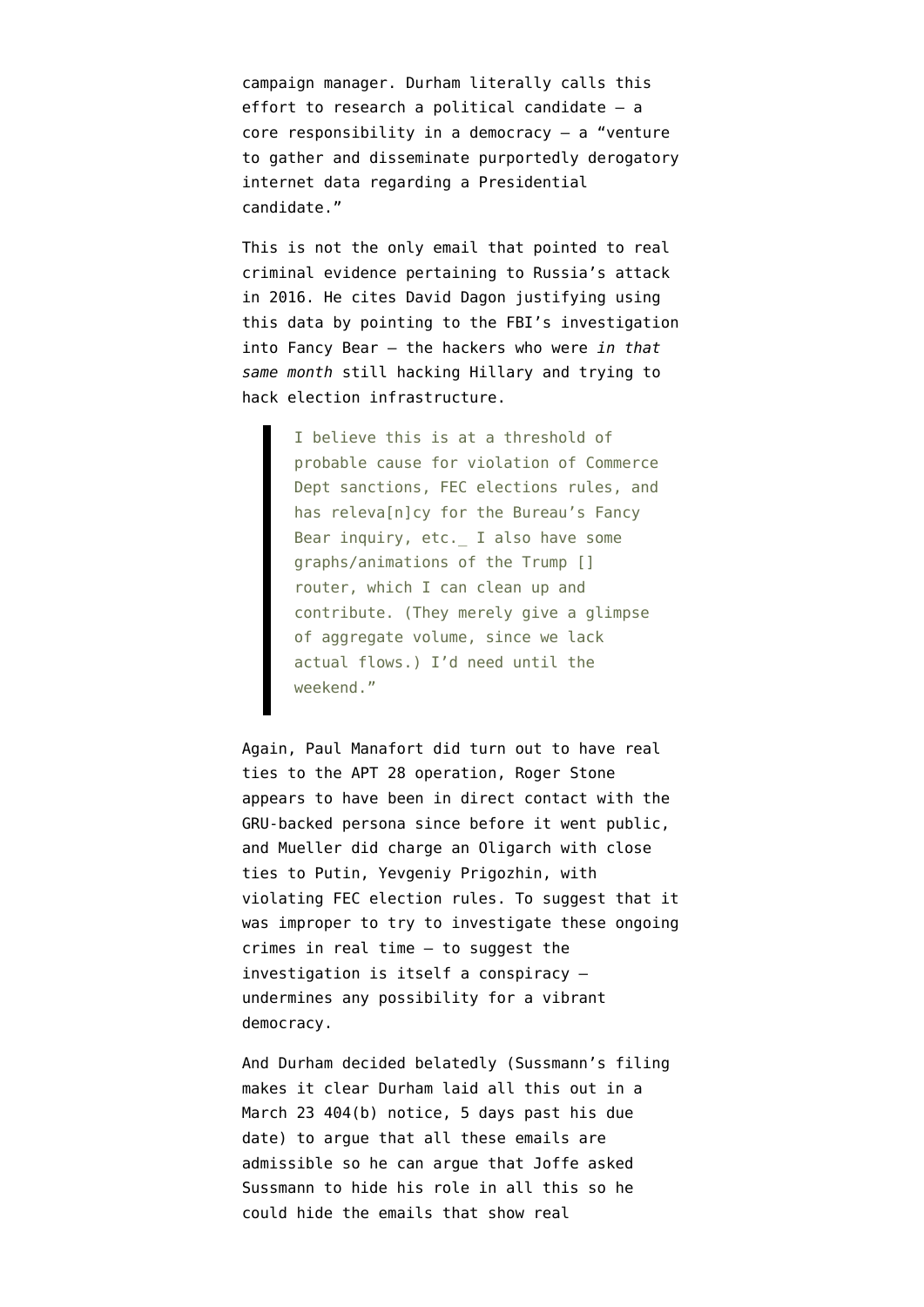### investigation into real, ongoing crimes.

Indeed, many of the emails' contents are relevant and not hearsay for the additional reason that they shed important light on the defendant's and Tech Executive-1's "intent, motive, or state of mind," and "help to explain their future conduct." Safavian, 435 F. Supp. at 45–46. In particular, the mere fact that these emails (i) existed in written form prior to the defendant's September 19, 2016 meeting with the FBI and (ii) reflected instances of serious doubts about whether the Russian Bank-1 data might have been "spoofed," a "red herring," "wrong," or a product of "tunnel vision" or bias against Trump, provided Tech Executive-1 and the defendant with motive to conceal the origins and provenance of the Russian Bank-1 allegations from the FBI. In particular, a reasonable jury could infer from these and other facts that Tech Executive-1 made the defendant aware of these prior doubts and therefore supplied the defendant  $-$  as Tech Executive-1's representative – with a motive to conceal their client relationship from the FBI General Counsel. A jury could similarly infer that even if Tech Executive-1 did not make the defendant aware of these communications, he nevertheless instructed the defendant to deny the existence of such a client relationship for the same reason (i.e., to avoid the FBI's potential discovery of the doubts reflected in these prior discussions).

Durham's conspiracy theorizing is not just a dangerous attack on citizenship. It is also cherry picking. He has left out a number of the people who were pursuing the DNS question, including those — Matt Blaze and others — whom Sussmann said he had consulted with in his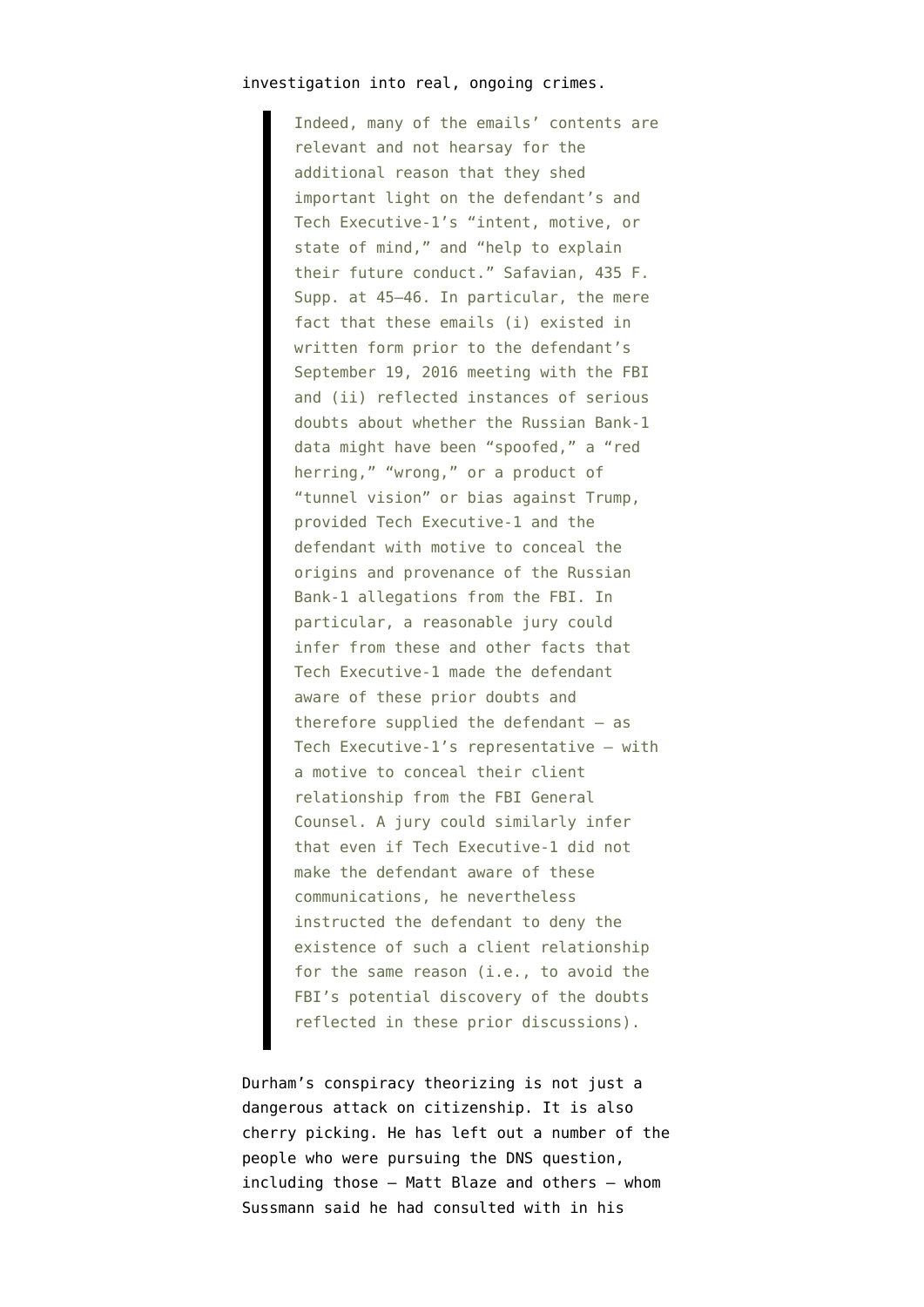meeting with Baker, but put in people that Sussmann did not even know.

Sussmann notes he wasn't involved in any of this data-gathering, nor was the Clinton campaign.

> There cannot be any credible argument that the data-gathering sheds light on Mr. Sussmann's representation of Mr. Joffe, because there is no evidence that Mr. Sussmann was involved in the datagathering or that it was being done to give to Mr. Sussmann, as Mr. Joffe's counsel. It is just as specious to suggest that the data-gathering bears on Mr. Sussmann's attorney-client relationship with the Clinton Campaign. There is no evidence that the Clinton Campaign directed or was involved in the gathering of data, via Mr. Sussmann or otherwise. Nor is there any evidence of communications on issues pertinent to the Indictment between Mr. Joffe and the Clinton Campaign. As such, the manner in which data was gathered has no bearing on Mr. Sussmann's attorney-client relationship with the Clinton Campaign.

In what is likely to be a persuasive argument to Judge Cooper, Sussmann argued that the only thing that can be relevant to the charge against him — a false statements charge, not conspiracy to defraud the US — is his state of mind.

> Evidence that lacks a connection to the charge or the defendant's scope of knowledge, including as to the defendant's state of mind, is decidedly not relevant. See, e.g., United States v. Wade, 512 F. App'x 11, 14 (2d Cir. 2013) (excluding testimony about another act because it "was not temporally or physically linked" to the crime at issue and the "testimony presented a risk of juror confusion and extended litigation of a collateral matter"); United States v. Libby, 467 F. Supp. 2d 1, 15-16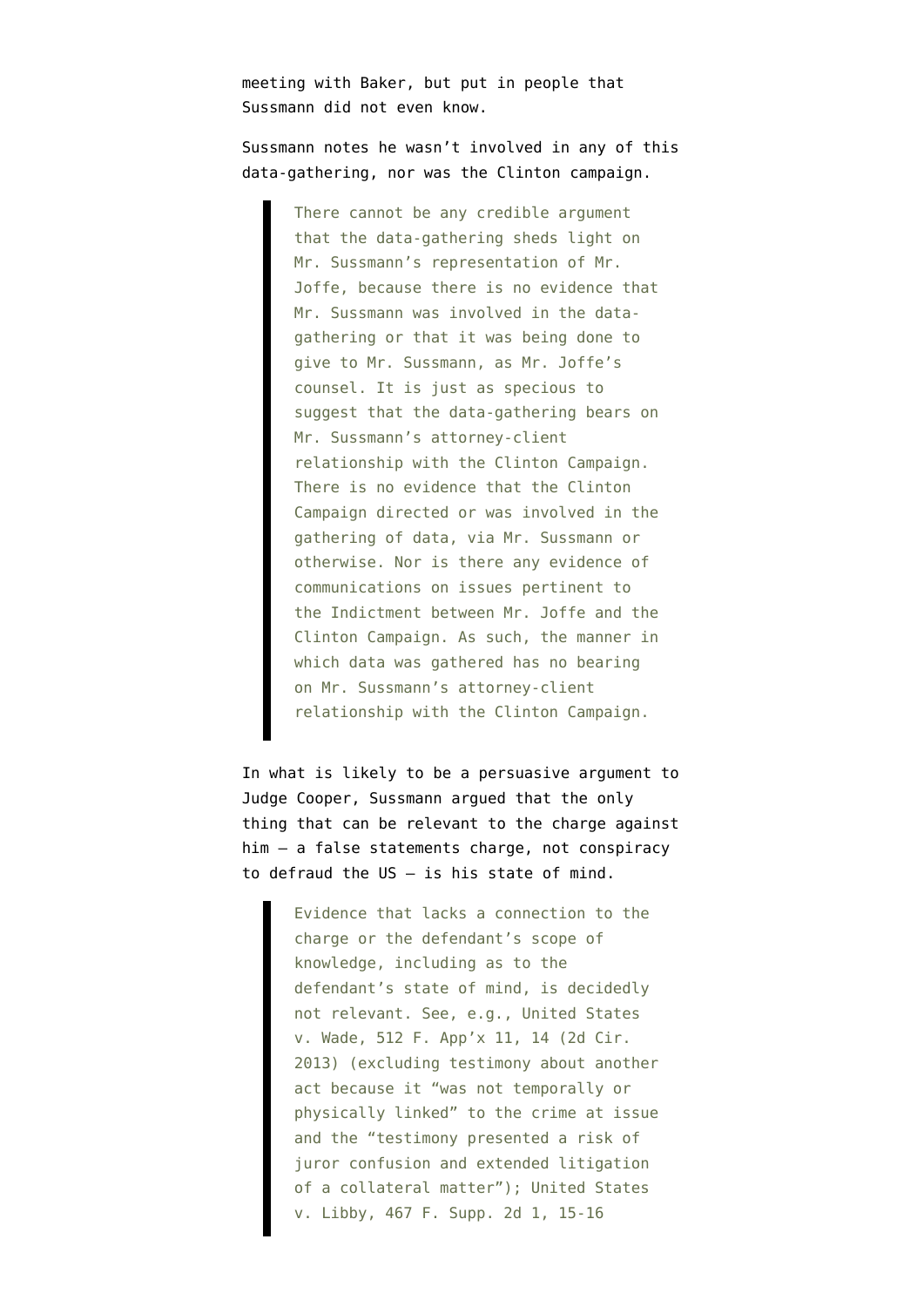(D.D.C. 2006) (rejecting attempts to "elicit . . . what others were told" as "simply irrelevant to the defendant's state of mind" in a false statements and perjury case); United States v. George, 786 F. Supp. 56, 64 (D.D.C. 1992) (without the "crucial link" that "defendant knew what information others had," that information is not material to the defendant's state of mind in an obstruction and false statements case); United States v. Secord, 726 F. Supp. 845, 848-49 (D.D.C. 1989) (information of which the defendant had no knowledge is necessarily immaterial to the defendant's state of mind, intent, or motive in a false statements case).

[snip]

First, evidence regarding the accuracy of the data or the conclusions drawn from that data is simply irrelevant to the false statement charge against Mr. Sussmann. Mr. Sussmann is not charged with defrauding the government or with a conspiracy to do that or anything else. There is no allegation or evidence that Mr. Sussmann was privy to any of the communications between Mr. Joffe and Others about the data or its analyses that the Special Counsel misleadingly cites in the Indictment.

I think Durham's bid to include communications with those (Lorenzen and Manos Antonakakis) Sussmann did not have direct contact with is likely to fail. So most of Durham's conspiracy theorizing will likely remain on the pages of these filings.

But along the way, Durham's tunnel vision about 2016 led him to forget to exclude the things that *do* go to Sussmann's state of mind, such as the very real Russian attack on Hillary Clinton and Donald Trump's public call for more such attacks.